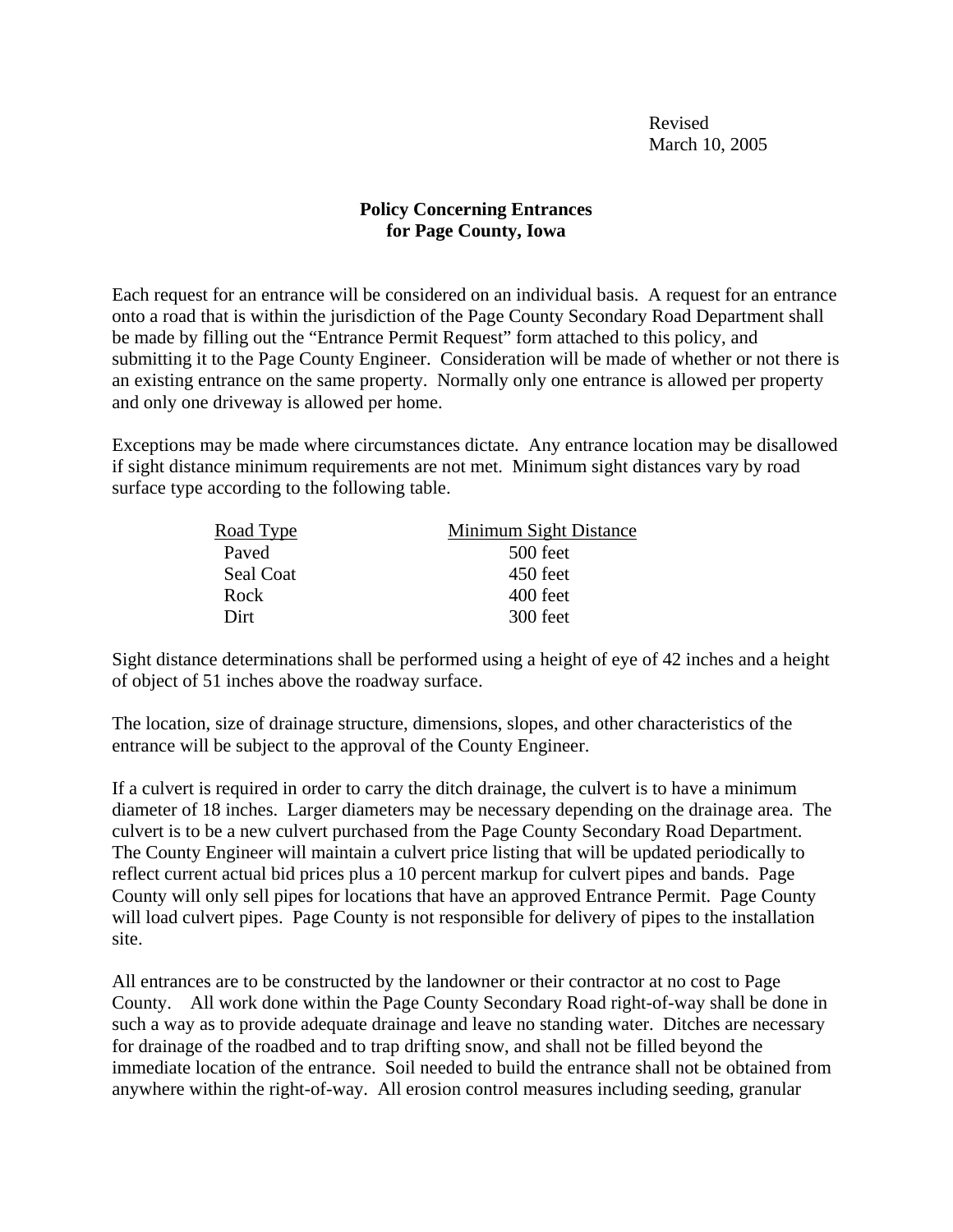surfacing, concrete or asphalt work, or any other work associated with the entrance construction shall be the responsibility of the landowner or their contractor at no cost to Page County. The top of the entrance shall be shaped so that it does not drain water onto the roadway or shoulder. Page County will specify a minimum pipe diameter based on the drainage area. Calculations for pipe size will be done using commonly accepted methods, but there is no guarantee of the adequacy of the pipe size for carrying storm water. After its initial construction, any subsequent maintenance of the entrance is to be the responsibility of the landowner.

Page County will not place rock on entrances.

Relocation of an existing entrance will be considered on an individual basis and requires an Entrance Permit approved by the County Engineer.

Any entrances that are installed without an approved Entrance Permit from Page County must be removed. Notice will be served to the property owner requiring that the entrance be removed, and if it is not removed within a reasonable length of time, Page County will remove it and the cost of removal will be billed to the landowner.

Page County will maintain an inventory of all entrances. Any entrances in place at the time of the adoption of this policy do not require a new permit request, but are subject to the terms of this policy.

Policy Concerning Entrances for Page County, Iowa Adopted by the Page County Board of Supervisors on this  $10^{th}$  day of March, 2005

\_\_\_\_\_\_\_\_\_\_\_\_\_\_\_\_\_\_\_\_\_\_\_\_\_\_\_\_\_\_\_\_\_

\_\_\_\_\_\_\_\_\_\_\_\_\_\_\_\_\_\_\_\_\_\_\_\_\_\_\_\_\_\_\_\_\_

\_\_\_\_\_\_\_\_\_\_\_\_\_\_\_\_\_\_\_\_\_\_\_\_\_\_\_\_\_\_\_\_\_